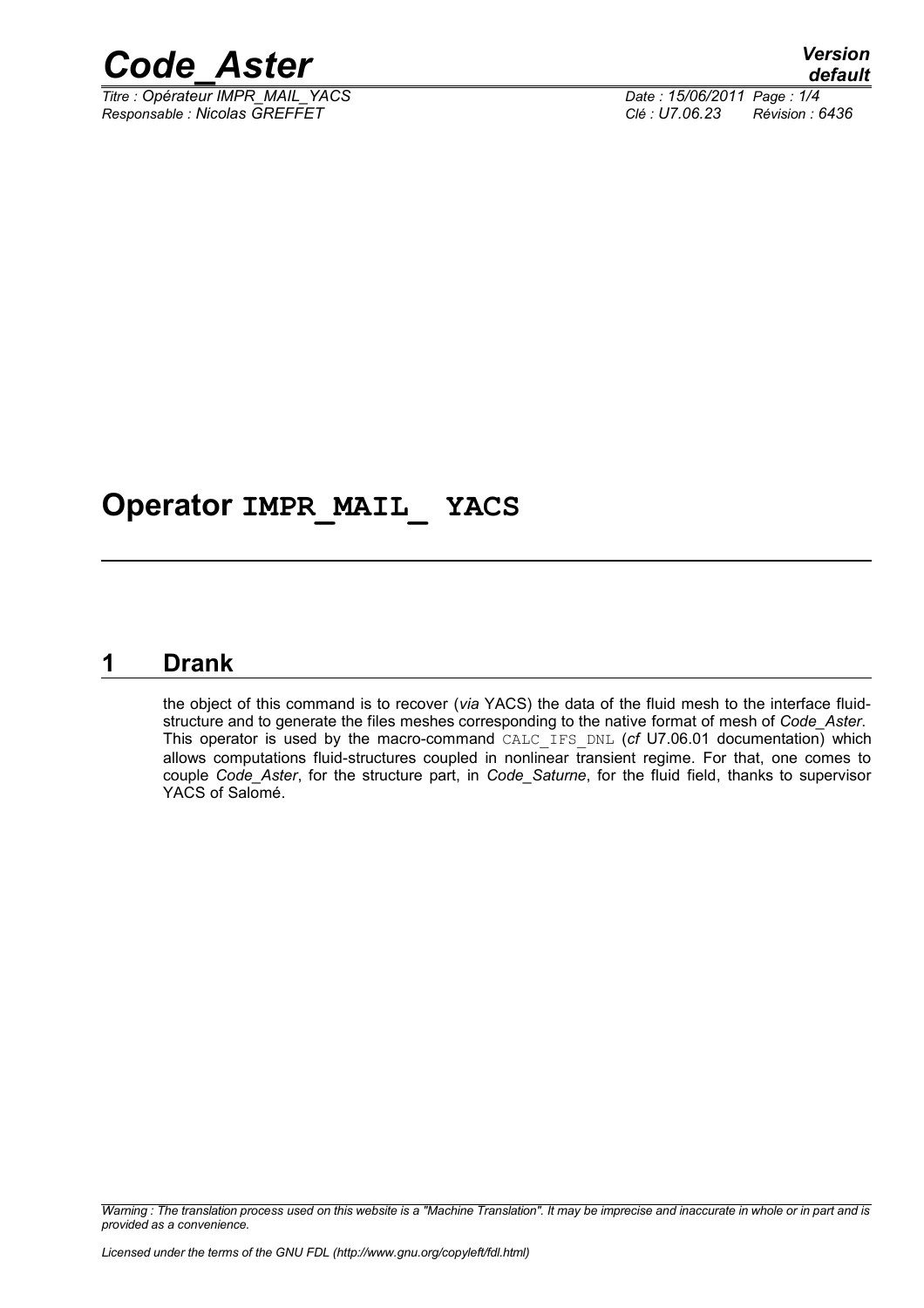# *Code\_Aster Version*

*Titre : Opérateur IMPR\_MAIL\_YACS Date : 15/06/2011 Page : 2/4 Responsable : Nicolas GREFFET Clé : U7.06.23 Révision : 6436*

### **Contents**

| 1 But1 |
|--------|
|        |
|        |
|        |
|        |

*Warning : The translation process used on this website is a "Machine Translation". It may be imprecise and inaccurate in whole or in part and is provided as a convenience.*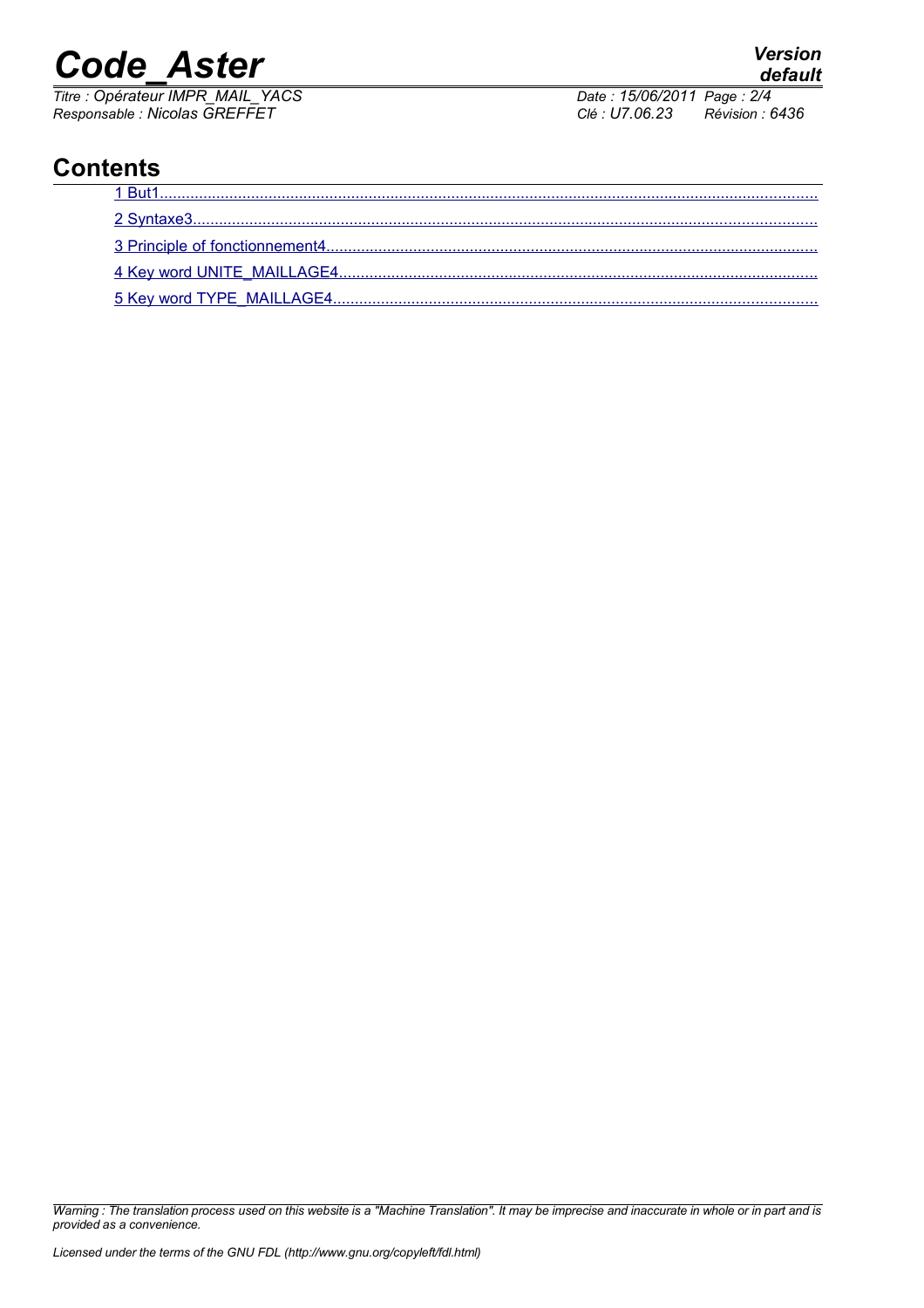# *Code\_Aster Version*

*Titre : Opérateur IMPR\_MAIL\_YACS Date : 15/06/2011 Page : 3/4 Responsable : Nicolas GREFFET Clé : U7.06.23 Révision : 6436*

#### **2 Syntax**

<span id="page-2-0"></span>

| IMPR MAIL YACS                 |                 |                                  |                         |  |
|--------------------------------|-----------------|----------------------------------|-------------------------|--|
| <b>OUNITE MAILLAGE=/</b>       |                 | 30,<br>/ulmail<br>$\overline{ }$ | [DEFAULT]               |  |
| $\bullet$                      | TYPE MAILLAGE=/ |                                  | "SOMMET",<br>/"MILIEU", |  |
| $\Diamond$ INFO=/<br>[DEFAULT] |                 |                                  |                         |  |
|                                | /2              |                                  |                         |  |
|                                |                 |                                  |                         |  |

*Warning : The translation process used on this website is a "Machine Translation". It may be imprecise and inaccurate in whole or in part and is provided as a convenience.*